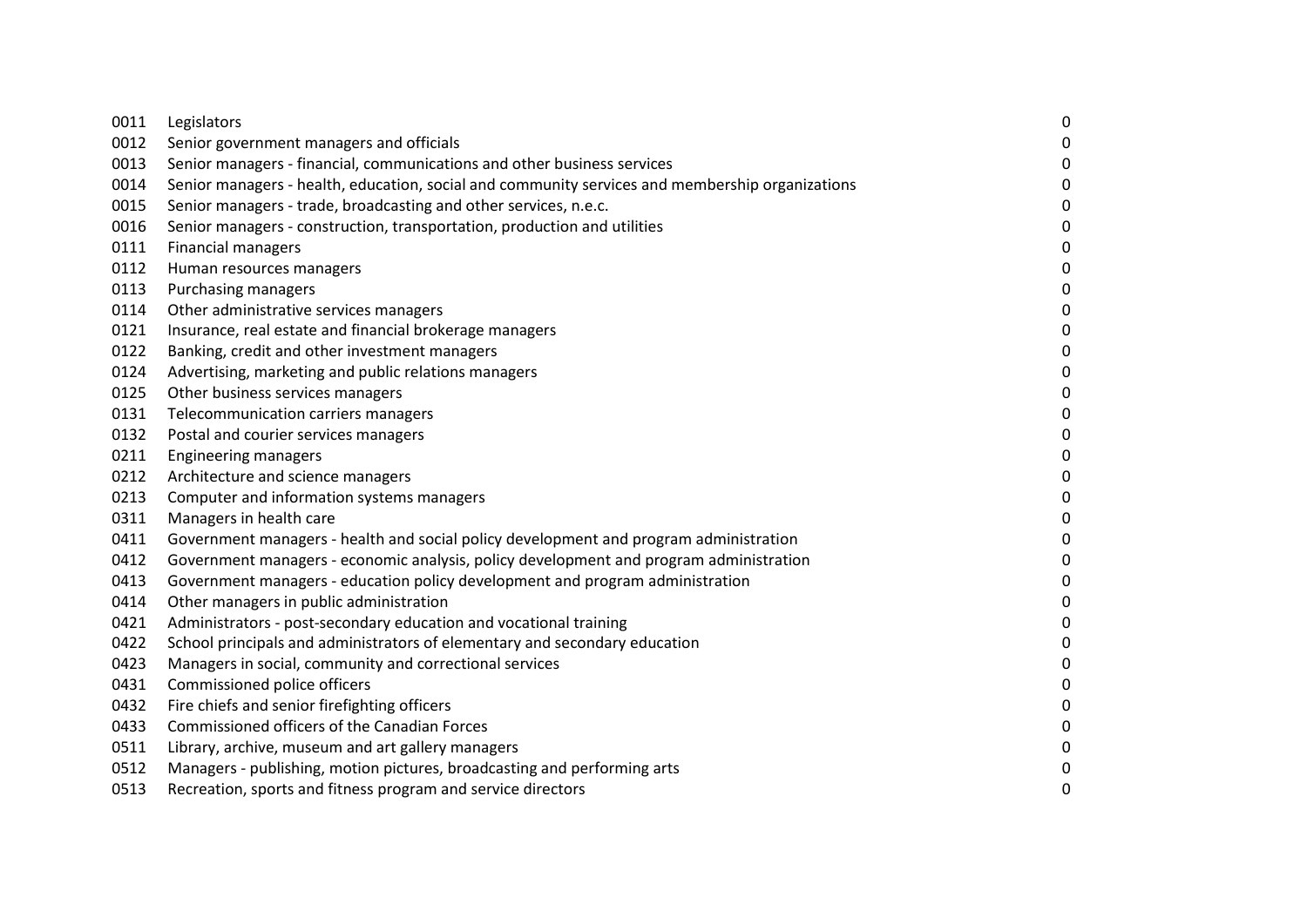| 0601 | Corporate sales managers                                                     | 0                |
|------|------------------------------------------------------------------------------|------------------|
| 0621 | Retail and wholesale trade managers                                          | $\boldsymbol{0}$ |
| 0631 | Restaurant and food service managers                                         | $\boldsymbol{0}$ |
| 0632 | Accommodation service managers                                               | $\boldsymbol{0}$ |
| 0651 | Managers in customer and personal services, n.e.c.                           | $\mathbf 0$      |
| 0711 | <b>Construction managers</b>                                                 | $\mathbf 0$      |
| 0712 | Home building and renovation managers                                        | 0                |
| 0714 | Facility operation and maintenance managers                                  | 0                |
| 0731 | Managers in transportation                                                   | $\mathbf 0$      |
| 0811 | Managers in natural resources production and fishing                         | 0                |
| 0821 | Managers in agriculture                                                      | 0                |
| 0822 | Managers in horticulture                                                     | $\mathbf 0$      |
| 0823 | Managers in aquaculture                                                      | 0                |
| 0911 | Manufacturing managers                                                       | 0                |
| 0912 | Utilities managers                                                           | 0                |
| 1111 | Financial auditors and accountants                                           | Α                |
| 1112 | Financial and investment analysts                                            | Α                |
| 1113 | Securities agents, investment dealers and brokers                            | Α                |
| 1114 | Other financial officers                                                     | Α                |
| 1121 | Human resources professionals                                                | A                |
| 1122 | Professional occupations in business management consulting                   | Α                |
| 1123 | Professional occupations in advertising, marketing and public relations      | A                |
| 1211 | Supervisors, general office and administrative support workers               | B                |
| 1212 | Supervisors, finance and insurance office workers                            | B                |
| 1213 | Supervisors, library, correspondence and related information workers         | B                |
| 1214 | Supervisors, mail and message distribution occupations                       | B                |
| 1215 | Supervisors, supply chain, tracking and scheduling co-ordination occupations | B                |
| 1221 | Administrative officers                                                      | B                |
| 1222 | <b>Executive assistants</b>                                                  | B                |
| 1223 | Human resources and recruitment officers                                     | B                |
| 1224 | Property administrators                                                      | B                |
| 1225 | Purchasing agents and officers                                               | B                |
| 1226 | Conference and event planners                                                | B                |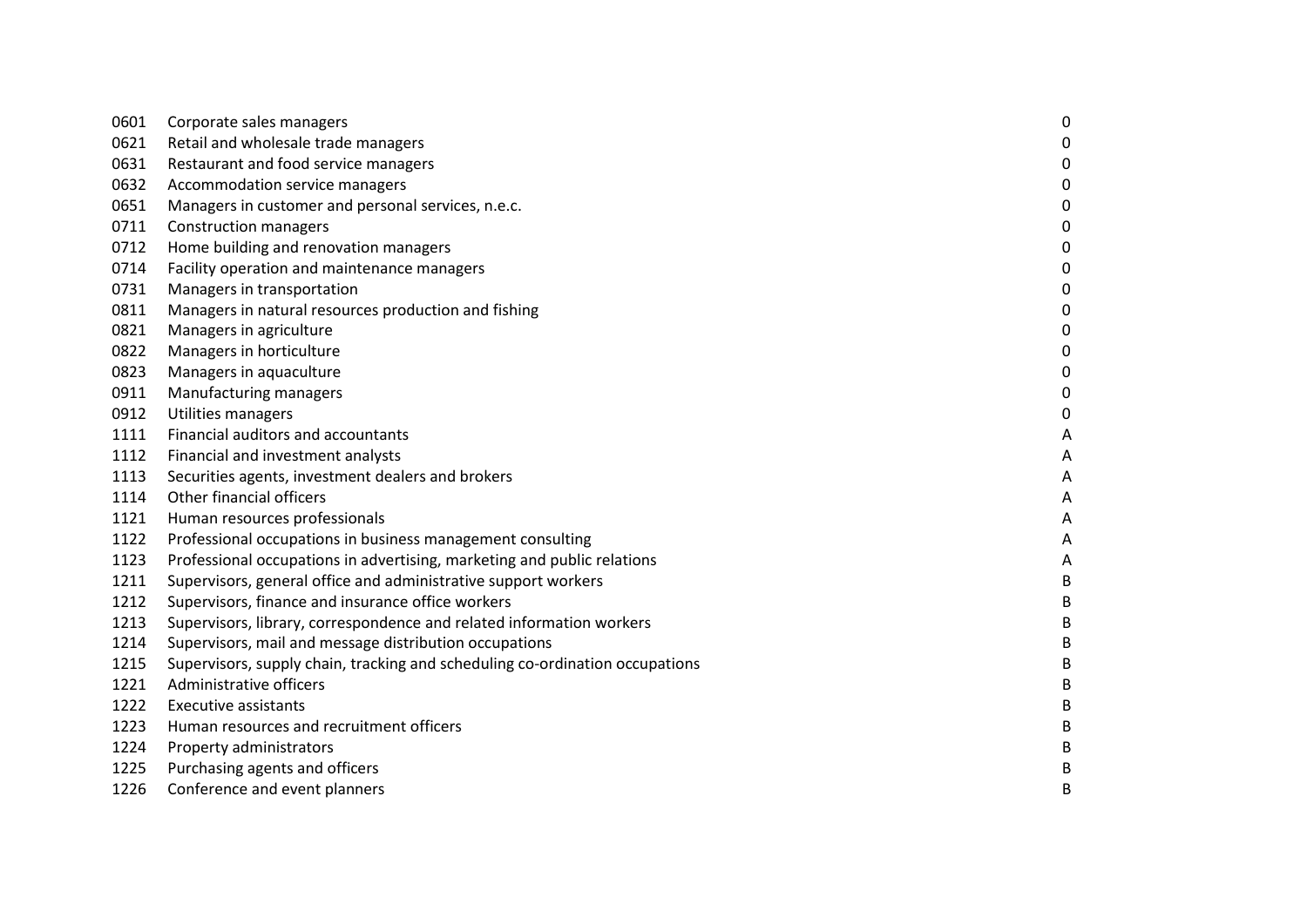| 1227 | Court officers and justices of the peace                                | B |
|------|-------------------------------------------------------------------------|---|
| 1228 | Employment insurance, immigration, border services and revenue officers | B |
| 1241 | Administrative assistants                                               | B |
| 1242 | Legal administrative assistants                                         | В |
| 1243 | Medical administrative assistants                                       | B |
| 1251 | Court reporters, medical transcriptionists and related occupations      | B |
| 1252 | Health information management occupations                               | B |
| 1253 | Records management technicians                                          | B |
| 1254 | Statistical officers and related research support occupations           | B |
| 1311 | Accounting technicians and bookkeepers                                  | B |
| 1312 | Insurance adjusters and claims examiners                                | B |
| 1313 | Insurance underwriters                                                  | B |
| 1314 | Assessors, valuators and appraisers                                     | B |
| 1315 | Customs, ship and other brokers                                         | B |
| 2111 | Physicists and astronomers                                              | A |
| 2112 | Chemists                                                                | A |
| 2113 | Geoscientists and oceanographers                                        | A |
| 2114 | Meteorologists and climatologists                                       | A |
| 2115 | Other professional occupations in physical sciences                     | A |
| 2121 | Biologists and related scientists                                       | A |
| 2122 | Forestry professionals                                                  | Α |
| 2123 | Agricultural representatives, consultants and specialists               | Α |
| 2131 | Civil engineers                                                         | A |
| 2132 | <b>Mechanical engineers</b>                                             | A |
| 2133 | Electrical and electronics engineers                                    | A |
| 2134 | Chemical engineers                                                      | A |
| 2141 | Industrial and manufacturing engineers                                  | Α |
| 2142 | Metallurgical and materials engineers                                   | A |
| 2143 | Mining engineers                                                        | Α |
| 2144 | Geological engineers                                                    | A |
| 2145 | Petroleum engineers                                                     | Α |
| 2146 | Aerospace engineers                                                     | A |
| 2147 | Computer engineers (except software engineers and designers)            | Α |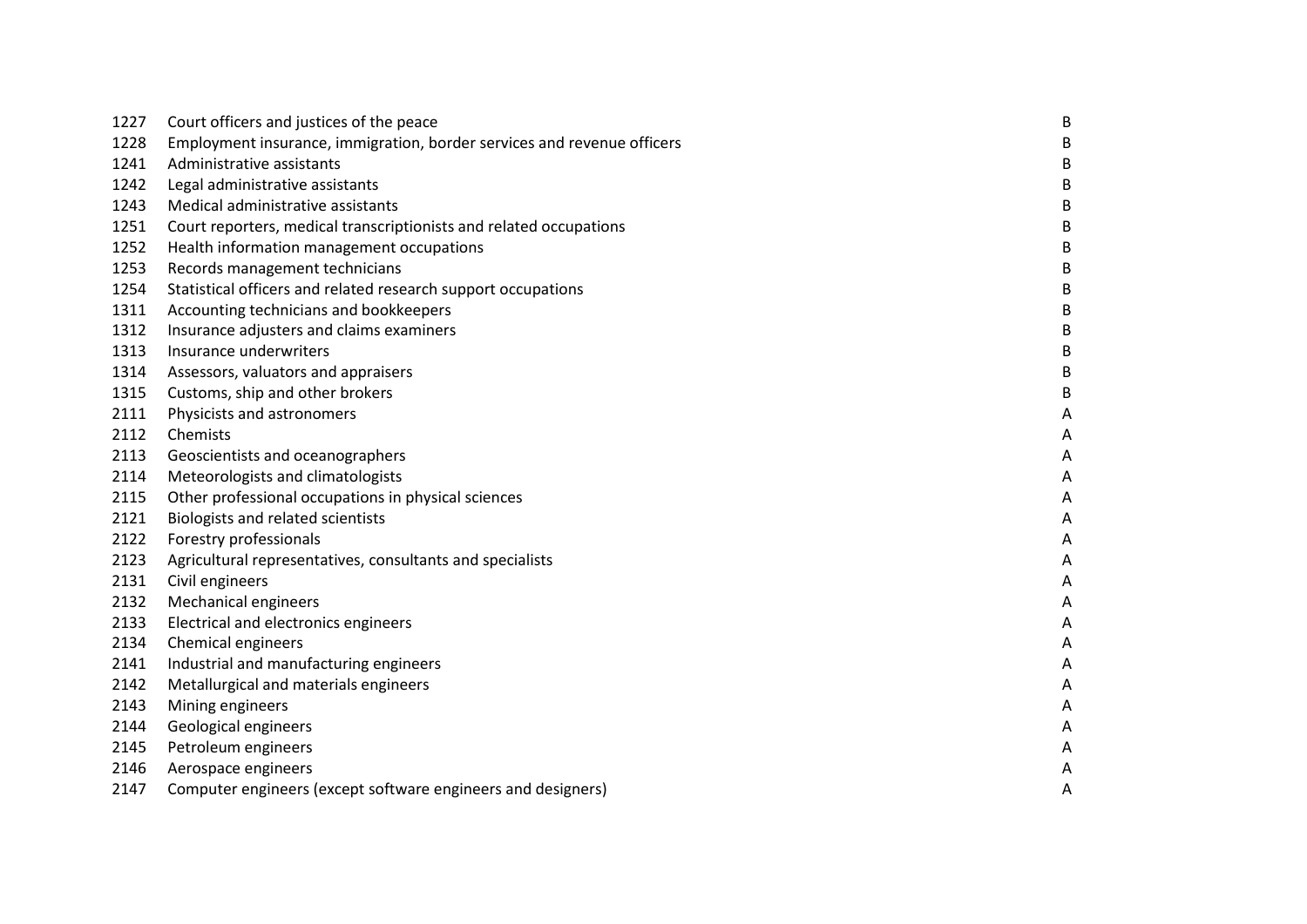| 2148 | Other professional engineers, n.e.c.                                               | A       |
|------|------------------------------------------------------------------------------------|---------|
| 2151 | Architects                                                                         | A       |
| 2152 | Landscape architects                                                               | Α       |
| 2153 | Urban and land use planners                                                        | A       |
| 2154 | Land surveyors                                                                     | A       |
| 2161 | Mathematicians, statisticians and actuaries                                        | Α       |
| 2171 | Information systems analysts and consultants                                       | Α       |
| 2172 | Database analysts and data administrators                                          | Α       |
| 2173 | Software engineers and designers                                                   | A       |
| 2174 | Computer programmers and interactive media developers                              | Α       |
| 2175 | Web designers and developers                                                       | A       |
| 2211 | Chemical technologists and technicians                                             | $\sf B$ |
| 2212 | Geological and mineral technologists and technicians                               | $\sf B$ |
| 2221 | Biological technologists and technicians                                           | B       |
| 2222 | Agricultural and fish products inspectors                                          | B       |
| 2223 | Forestry technologists and technicians                                             | B       |
| 2224 | Conservation and fishery officers                                                  | B       |
| 2225 | Landscape and horticulture technicians and specialists                             | B       |
| 2231 | Civil engineering technologists and technicians                                    | B       |
| 2232 | Mechanical engineering technologists and technicians                               | B       |
| 2233 | Industrial engineering and manufacturing technologists and technicians             | B       |
| 2234 | <b>Construction estimators</b>                                                     | B       |
| 2241 | Electrical and electronics engineering technologists and technicians               | B       |
| 2242 | Electronic service technicians (household and business equipment)                  | B       |
| 2243 | Industrial instrument technicians and mechanics                                    | B       |
| 2244 | Aircraft instrument, electrical and avionics mechanics, technicians and inspectors | B       |
| 2251 | Architectural technologists and technicians                                        | B       |
| 2252 | Industrial designers                                                               | B       |
| 2253 | Drafting technologists and technicians                                             | B       |
| 2254 | Land survey technologists and technicians                                          | B       |
| 2255 | Technical occupations in geomatics and meteorology                                 | B       |
| 2261 | Non-destructive testers and inspection technicians                                 | B       |
| 2262 | Engineering inspectors and regulatory officers                                     | B       |
|      |                                                                                    |         |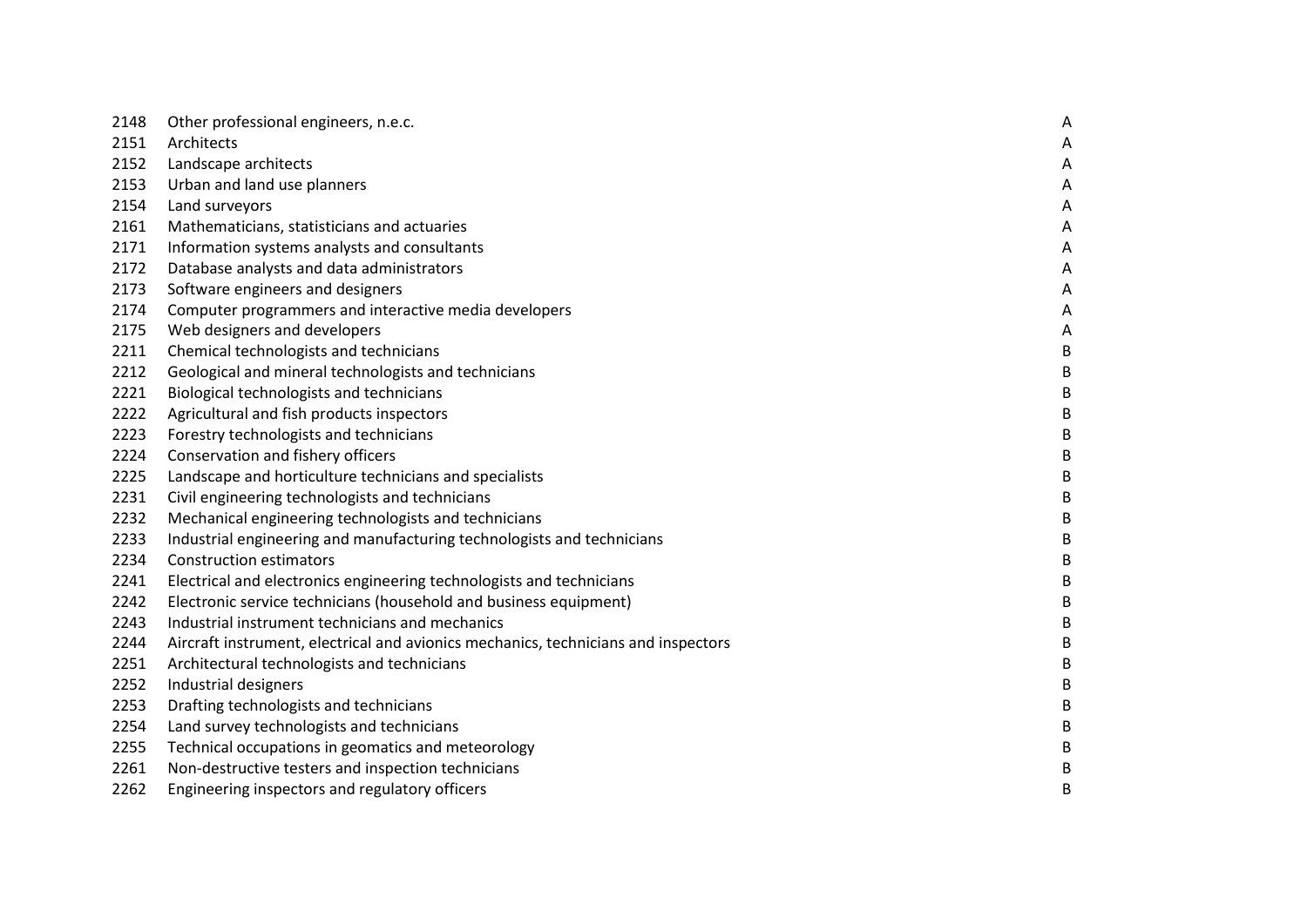| 2263 | Inspectors in public and environmental health and occupational health and safety   | B              |
|------|------------------------------------------------------------------------------------|----------------|
| 2264 | <b>Construction inspectors</b>                                                     | B              |
| 2271 | Air pilots, flight engineers and flying instructors                                | B              |
| 2272 | Air traffic controllers and related occupations                                    | B              |
| 2273 | Deck officers, water transport                                                     | B              |
| 2274 | Engineer officers, water transport                                                 | B              |
| 2275 | Railway traffic controllers and marine traffic regulators                          | B              |
| 2281 | Computer network technicians                                                       | B              |
| 2282 | User support technicians                                                           | B              |
| 2283 | Information systems testing technicians                                            | B              |
| 3011 | Nursing co-ordinators and supervisors                                              | A              |
| 3012 | Registered nurses and registered psychiatric nurses                                | $\overline{A}$ |
| 3111 | Specialist physicians                                                              | Α              |
| 3112 | General practitioners and family physicians                                        | A              |
| 3113 | Dentists                                                                           | $\overline{A}$ |
| 3114 | Veterinarians                                                                      | $\overline{A}$ |
| 3121 | Optometrists                                                                       | A              |
| 3122 | Chiropractors                                                                      | $\overline{A}$ |
| 3124 | Allied primary health practitioners                                                | A              |
| 3125 | Other professional occupations in health diagnosing and treating                   | A              |
| 3131 | Pharmacists                                                                        | Α              |
| 3132 | Dietitians and nutritionists                                                       | A              |
| 3141 | Audiologists and speech-language pathologists                                      | Α              |
| 3142 | Physiotherapists                                                                   | Α              |
| 3143 | Occupational therapists                                                            | A              |
| 3144 | Other professional occupations in therapy and assessment                           | $\overline{A}$ |
| 3211 | Medical laboratory technologists                                                   | B              |
| 3212 | Medical laboratory technicians and pathologists' assistants                        | B              |
| 3213 | Animal health technologists and veterinary technicians                             | B              |
| 3214 | Respiratory therapists, clinical perfusionists and cardiopulmonary technologists   | B              |
| 3215 | Medical radiation technologists                                                    | B              |
| 3216 | <b>Medical sonographers</b>                                                        | B              |
| 3217 | Cardiology technologists and electrophysiological diagnostic technologists, n.e.c. | B              |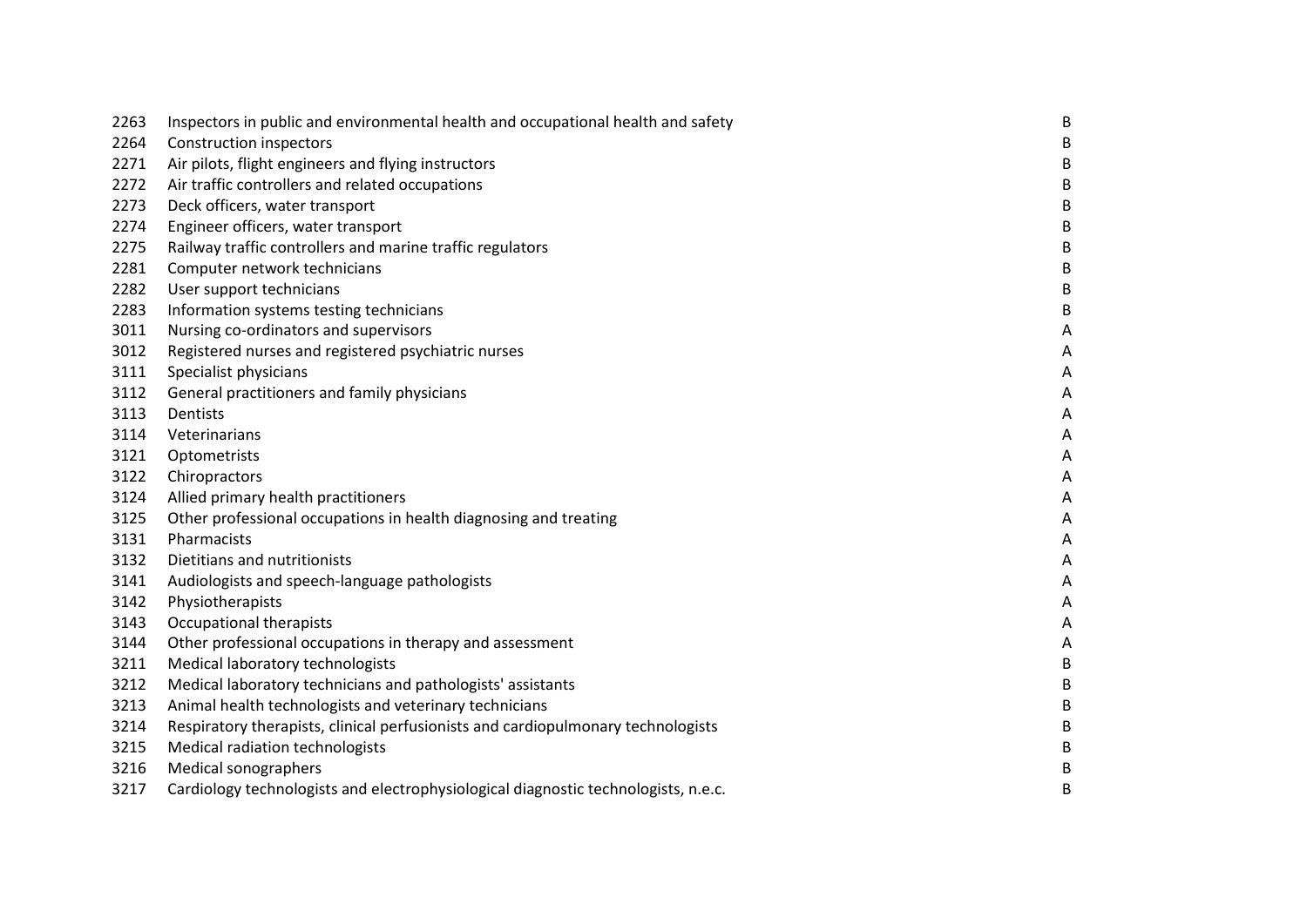| 3219 | Other medical technologists and technicians (except dental health)                  | B |
|------|-------------------------------------------------------------------------------------|---|
| 3221 | Denturists                                                                          | B |
| 3222 | Dental hygienists and dental therapists                                             | B |
| 3223 | Dental technologists, technicians and laboratory assistants                         | В |
| 3231 | Opticians                                                                           | B |
| 3232 | Practitioners of natural healing                                                    | В |
| 3233 | Licensed practical nurses                                                           | B |
| 3234 | Paramedical occupations                                                             | В |
| 3236 | Massage therapists                                                                  | B |
| 3237 | Other technical occupations in therapy and assessment                               | B |
| 4011 | University professors and lecturers                                                 | Α |
| 4012 | Post-secondary teaching and research assistants                                     | Α |
| 4021 | College and other vocational instructors                                            | A |
| 4031 | Secondary school teachers                                                           | Α |
| 4032 | Elementary school and kindergarten teachers                                         | Α |
| 4033 | <b>Educational counsellors</b>                                                      | Α |
| 4111 | Judges                                                                              | Α |
| 4112 | Lawyers and Quebec notaries                                                         | Α |
| 4151 | Psychologists                                                                       | A |
| 4152 | Social workers                                                                      | Α |
| 4153 | Family, marriage and other related counsellors                                      | Α |
| 4154 | Professional occupations in religion                                                | Α |
| 4155 | Probation and parole officers and related occupations                               | A |
| 4156 | <b>Employment counsellors</b>                                                       | Α |
| 4161 | Natural and applied science policy researchers, consultants and program officers    | Α |
| 4162 | Economists and economic policy researchers and analysts                             | Α |
| 4163 | Business development officers and marketing researchers and consultants             | A |
| 4164 | Social policy researchers, consultants and program officers                         | Α |
| 4165 | Health policy researchers, consultants and program officers                         | Α |
| 4166 | Education policy researchers, consultants and program officers                      | Α |
| 4167 | Recreation, sports and fitness policy researchers, consultants and program officers | Α |
| 4168 | Program officers unique to government                                               | Α |
| 4169 | Other professional occupations in social science, n.e.c.                            | Α |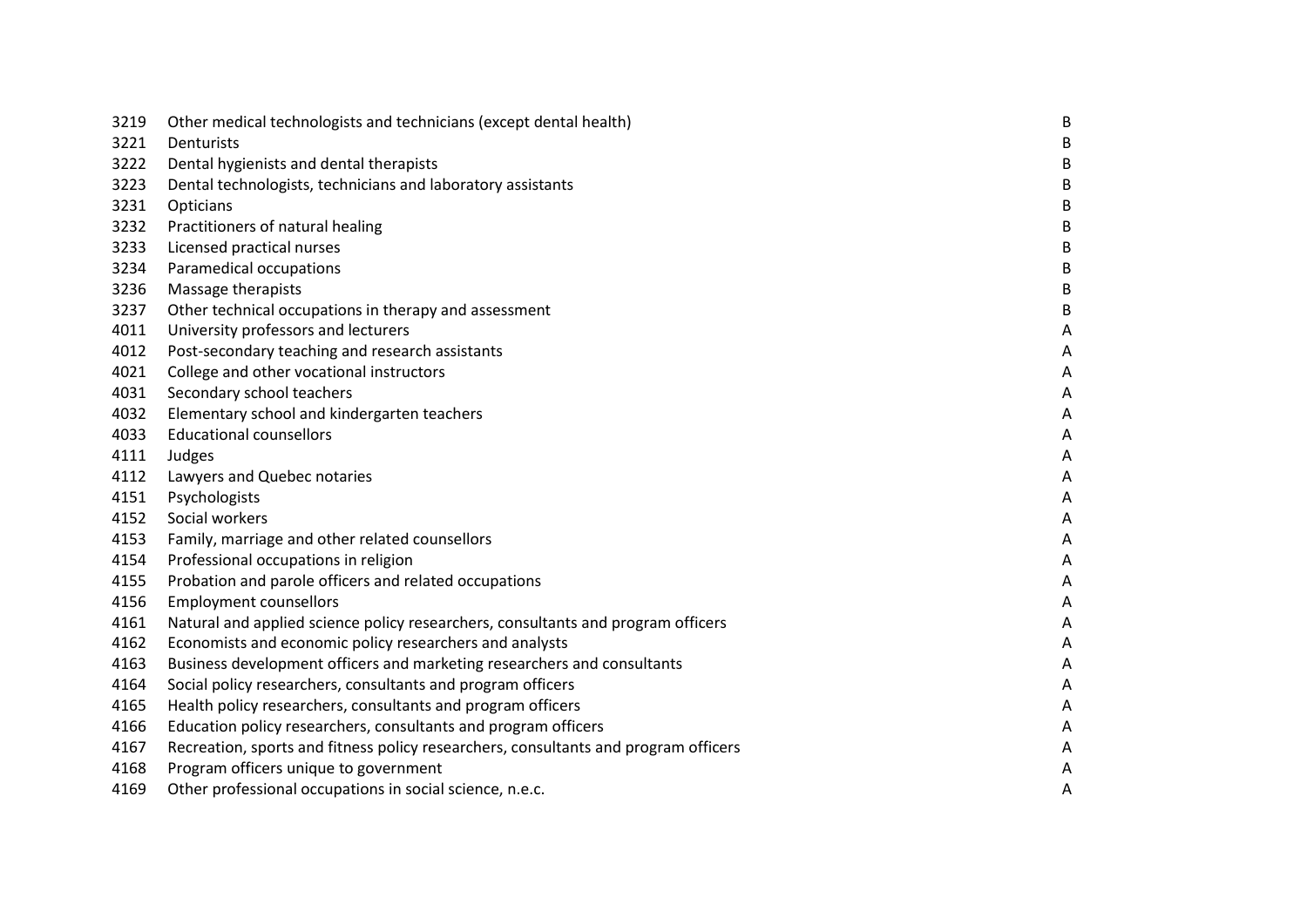| 4211 | Paralegal and related occupations                                                                      | $\sf B$ |
|------|--------------------------------------------------------------------------------------------------------|---------|
| 4212 | Social and community service workers                                                                   | B       |
| 4214 | Early childhood educators and assistants                                                               | B       |
| 4215 | Instructors of persons with disabilities                                                               | B       |
| 4216 | Other instructors                                                                                      | B       |
| 4217 | Other religious occupations                                                                            | B       |
| 4311 | Police officers (except commissioned)                                                                  | $\sf B$ |
| 4312 | Firefighters                                                                                           | B       |
| 4313 | Non-commissioned ranks of the Canadian Forces                                                          | B       |
| 5111 | Librarians                                                                                             | A       |
| 5112 | Conservators and curators                                                                              | Α       |
| 5113 | Archivists                                                                                             | Α       |
| 5121 | Authors and writers                                                                                    | A       |
| 5122 | Editors                                                                                                | A       |
| 5123 | Journalists                                                                                            | A       |
| 5125 | Translators, terminologists and interpreters                                                           | A       |
| 5131 | Producers, directors, choreographers and related occupations                                           | A       |
| 5132 | Conductors, composers and arrangers                                                                    | Α       |
| 5133 | Musicians and singers                                                                                  | Α       |
| 5134 | Dancers                                                                                                | A       |
| 5135 | Actors and comedians                                                                                   | A       |
| 5136 | Painters, sculptors and other visual artists                                                           | A       |
| 5211 | Library and public archive technicians                                                                 | B       |
| 5212 | Technical occupations related to museums and art galleries                                             | B       |
| 5221 | Photographers                                                                                          | $\sf B$ |
| 5222 | Film and video camera operators                                                                        | B       |
| 5223 | Graphic arts technicians                                                                               | B       |
| 5224 | <b>Broadcast technicians</b>                                                                           | B       |
| 5225 | Audio and video recording technicians                                                                  | $\sf B$ |
| 5226 | Other technical and co-ordinating occupations in motion pictures, broadcasting and the performing arts | B       |
| 5227 | Support occupations in motion pictures, broadcasting, photography and the performing arts              | B       |
| 5231 | Announcers and other broadcasters                                                                      | B       |
| 5232 | Other performers, n.e.c.                                                                               | B       |
|      |                                                                                                        |         |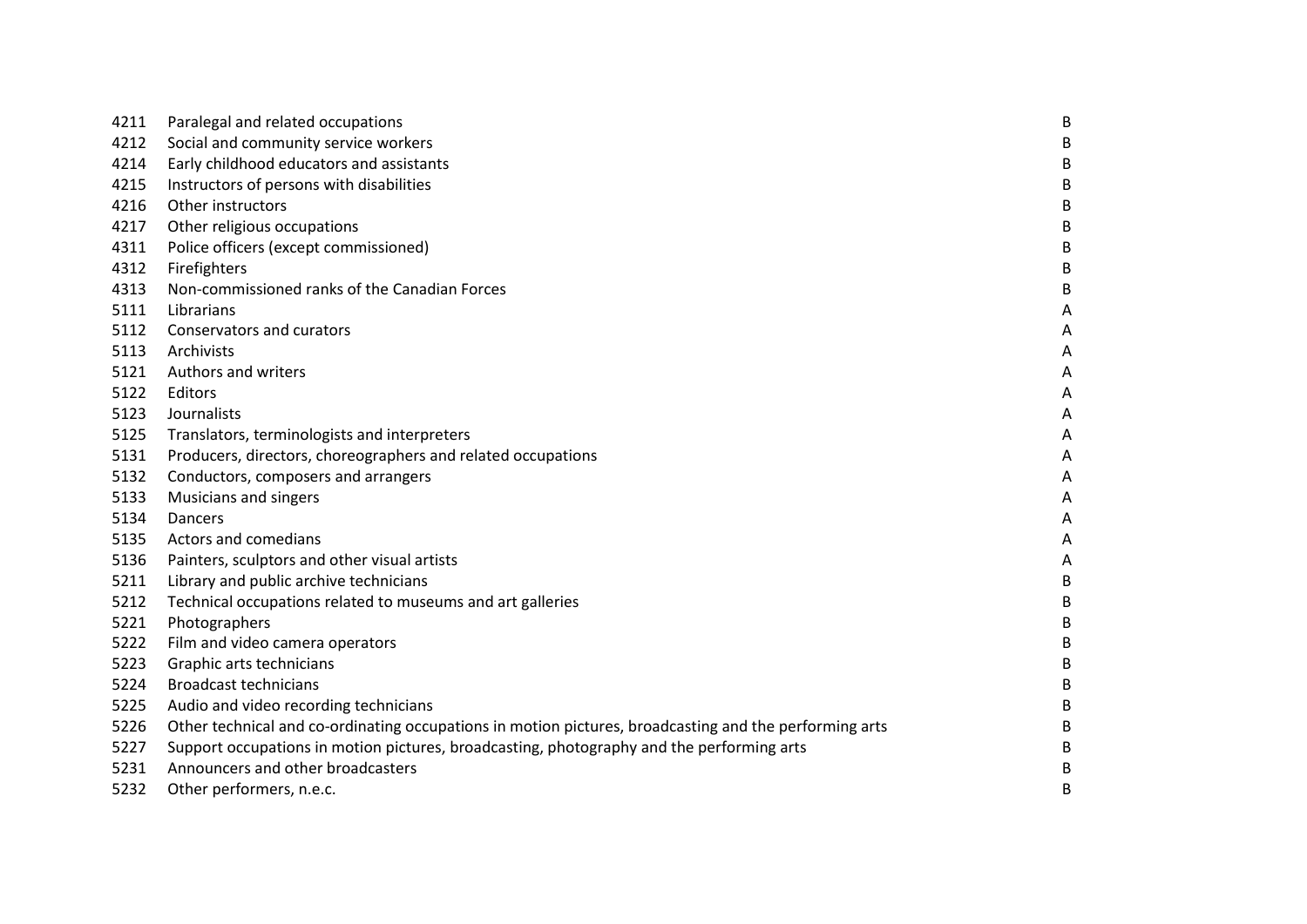| 5241 | Graphic designers and illustrators                                                                         | $\sf B$ |
|------|------------------------------------------------------------------------------------------------------------|---------|
| 5242 | Interior designers and interior decorators                                                                 | B       |
| 5243 | Theatre, fashion, exhibit and other creative designers                                                     | $\sf B$ |
| 5244 | Artisans and craftspersons                                                                                 | $\sf B$ |
| 5245 | Patternmakers - textile, leather and fur products                                                          | $\sf B$ |
| 5251 | Athletes                                                                                                   | $\sf B$ |
| 5252 | Coaches                                                                                                    | $\sf B$ |
| 5253 | Sports officials and referees                                                                              | $\sf B$ |
| 5254 | Program leaders and instructors in recreation, sport and fitness                                           | $\sf B$ |
| 6211 | Retail sales supervisors                                                                                   | B       |
| 6221 | Technical sales specialists - wholesale trade                                                              | $\sf B$ |
| 6222 | Retail and wholesale buyers                                                                                | $\sf B$ |
| 6231 | Insurance agents and brokers                                                                               | $\sf B$ |
| 6232 | Real estate agents and salespersons                                                                        | $\sf B$ |
| 6235 | Financial sales representatives                                                                            | B       |
| 6311 | Food service supervisors                                                                                   | B       |
| 6312 | <b>Executive housekeepers</b>                                                                              | B       |
| 6313 | Accommodation, travel, tourism and related services supervisors                                            | $\sf B$ |
| 6314 | Customer and information services supervisors                                                              | $\sf B$ |
| 6315 | <b>Cleaning supervisors</b>                                                                                | $\sf B$ |
| 6316 | Other services supervisors                                                                                 | $\sf B$ |
| 6321 | Chefs                                                                                                      | $\sf B$ |
| 6322 | Cooks                                                                                                      | $\sf B$ |
| 6331 | Butchers, meat cutters and fishmongers - retail and wholesale                                              | B       |
| 6332 | <b>Bakers</b>                                                                                              | $\sf B$ |
| 6341 | Hairstylists and barbers                                                                                   | B       |
| 6342 | Tailors, dressmakers, furriers and milliners                                                               | B       |
| 6343 | Shoe repairers and shoemakers                                                                              | B       |
| 6344 | Jewellers, jewellery and watch repairers and related occupations                                           | $\sf B$ |
| 6345 | Upholsterers                                                                                               | B       |
| 6346 | Funeral directors and embalmers                                                                            | B       |
| 7201 | Contractors and supervisors, machining, metal forming, shaping and erecting trades and related occupations | B       |
| 7202 | Contractors and supervisors, electrical trades and telecommunications occupations                          | B       |
|      |                                                                                                            |         |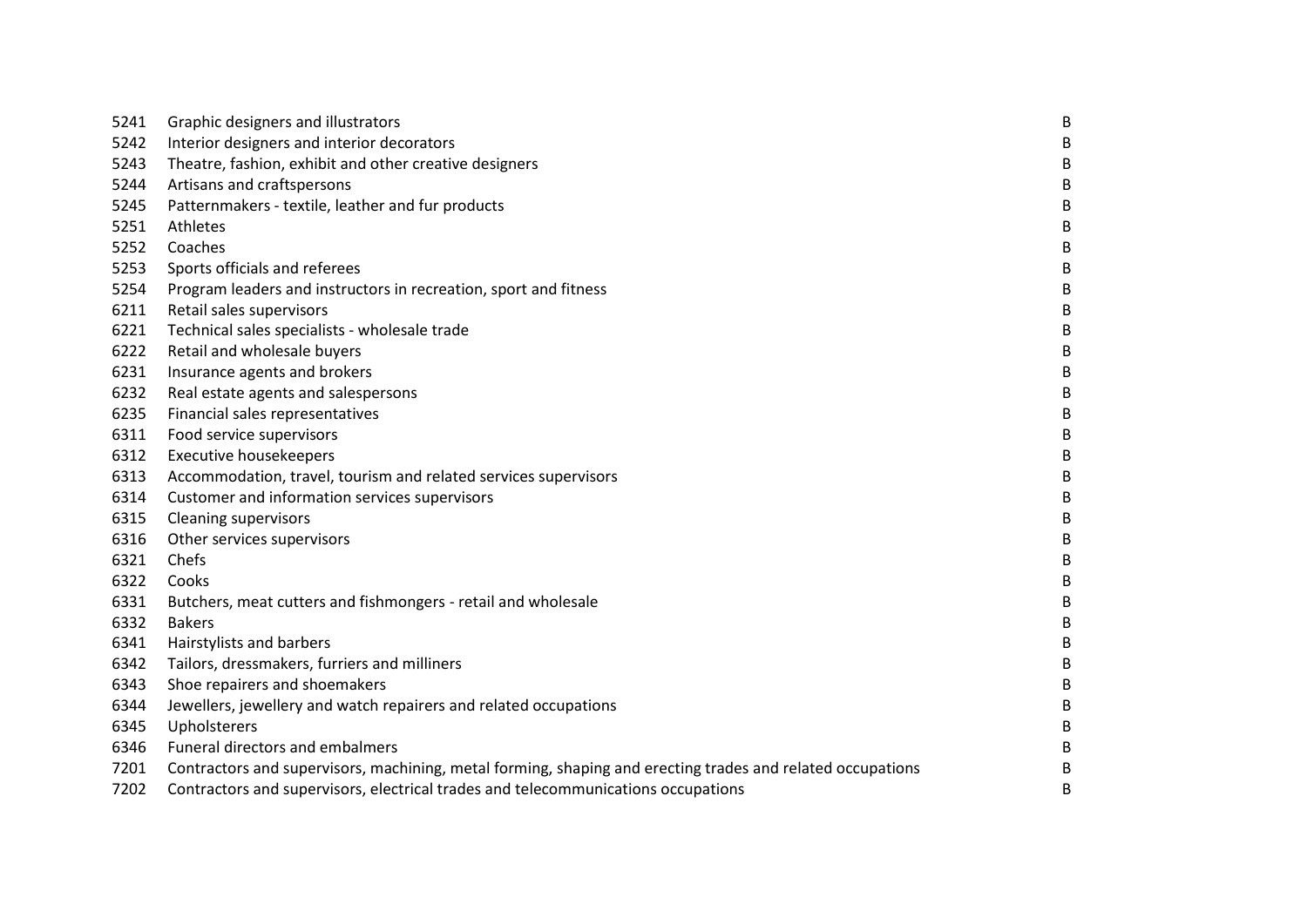| 7203 | Contractors and supervisors, pipefitting trades                                             | $\sf B$ |
|------|---------------------------------------------------------------------------------------------|---------|
| 7204 | Contractors and supervisors, carpentry trades                                               | B       |
| 7205 | Contractors and supervisors, other construction trades, installers, repairers and servicers | B       |
| 7231 | Machinists and machining and tooling inspectors                                             | B       |
| 7232 | Tool and die makers                                                                         | B       |
| 7233 | Sheet metal workers                                                                         | B       |
| 7234 | <b>Boilermakers</b>                                                                         | B       |
| 7235 | Structural metal and platework fabricators and fitters                                      | B       |
| 7236 | Ironworkers                                                                                 | B       |
| 7237 | Welders and related machine operators                                                       | B       |
| 7241 | Electricians (except industrial and power system)                                           | B       |
| 7242 | Industrial electricians                                                                     | B       |
| 7243 | Power system electricians                                                                   | B       |
| 7244 | Electrical power line and cable workers                                                     | B       |
| 7245 | Telecommunications line and cable workers                                                   | B       |
| 7246 | Telecommunications installation and repair workers                                          | B       |
| 7247 | Cable television service and maintenance technicians                                        | B       |
| 7251 | Plumbers                                                                                    | $\sf B$ |
| 7252 | Steamfitters, pipefitters and sprinkler system installers                                   | B       |
| 7253 | Gas fitters                                                                                 | $\sf B$ |
| 7271 | Carpenters                                                                                  | B       |
| 7272 | Cabinetmakers                                                                               | B       |
| 7281 | <b>Bricklayers</b>                                                                          | B       |
| 7282 | Concrete finishers                                                                          | B       |
| 7283 | Tilesetters                                                                                 | B       |
| 7284 | Plasterers, drywall installers and finishers and lathers                                    | B       |
| 7291 | Roofers and shinglers                                                                       | B       |
| 7292 | Glaziers                                                                                    | B       |
| 7293 | Insulators                                                                                  | B       |
| 7294 | Painters and decorators (except interior decorators)                                        | B       |
| 7295 | Floor covering installers                                                                   | B       |
| 7301 | Contractors and supervisors, mechanic trades                                                | B       |
| 7302 | Contractors and supervisors, heavy equipment operator crews                                 | B       |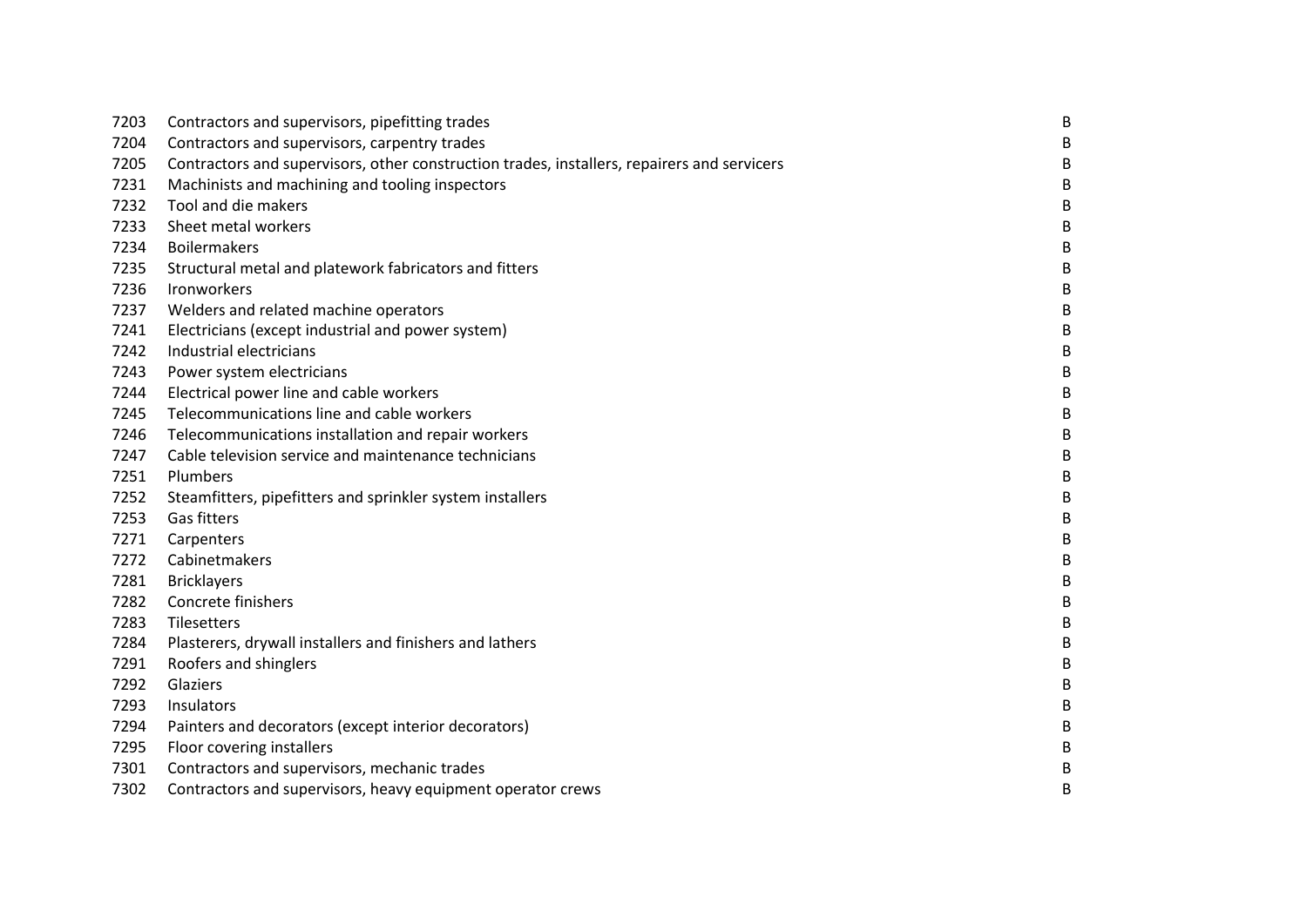| 7303 | Supervisors, printing and related occupations                                           | $\sf B$ |
|------|-----------------------------------------------------------------------------------------|---------|
| 7304 | Supervisors, railway transport operations                                               | В       |
| 7305 | Supervisors, motor transport and other ground transit operators                         | B       |
| 7311 | Construction millwrights and industrial mechanics                                       | B       |
| 7312 | Heavy-duty equipment mechanics                                                          | $\sf B$ |
| 7313 | Refrigeration and air conditioning mechanics                                            | B       |
| 7314 | Railway carmen/women                                                                    | $\sf B$ |
| 7315 | Aircraft mechanics and aircraft inspectors                                              | B       |
| 7316 | Machine fitters                                                                         | B       |
| 7318 | Elevator constructors and mechanics                                                     | B       |
| 7321 | Automotive service technicians, truck and bus mechanics and mechanical repairers        | B       |
| 7322 | Motor vehicle body repairers                                                            | $\sf B$ |
| 7331 | Oil and solid fuel heating mechanics                                                    | B       |
| 7332 | Appliance servicers and repairers                                                       | B       |
| 7333 | <b>Electrical mechanics</b>                                                             | B       |
| 7334 | Motorcycle, all-terrain vehicle and other related mechanics                             | B       |
| 7335 | Other small engine and small equipment repairers                                        | B       |
| 7361 | Railway and yard locomotive engineers                                                   | $\sf B$ |
| 7362 | Railway conductors and brakemen/women                                                   | B       |
| 7371 | Crane operators                                                                         | $\sf B$ |
| 7372 | Drillers and blasters - surface mining, quarrying and construction                      | B       |
| 7373 | Water well drillers                                                                     | B       |
| 7381 | Printing press operators                                                                | $\sf B$ |
| 7384 | Other trades and related occupations, n.e.c.                                            | B       |
| 8211 | Supervisors, logging and forestry                                                       | B       |
| 8221 | Supervisors, mining and quarrying                                                       | B       |
| 8222 | Contractors and supervisors, oil and gas drilling and services                          | $\sf B$ |
| 8231 | Underground production and development miners                                           | B       |
| 8232 | Oil and gas well drillers, servicers, testers and related workers                       | B       |
| 8241 | Logging machinery operators                                                             | B       |
| 8252 | Agricultural service contractors, farm supervisors and specialized livestock workers    | $\sf B$ |
| 8255 | Contractors and supervisors, landscaping, grounds maintenance and horticulture services | B       |
| 8261 | Fishing masters and officers                                                            | B       |